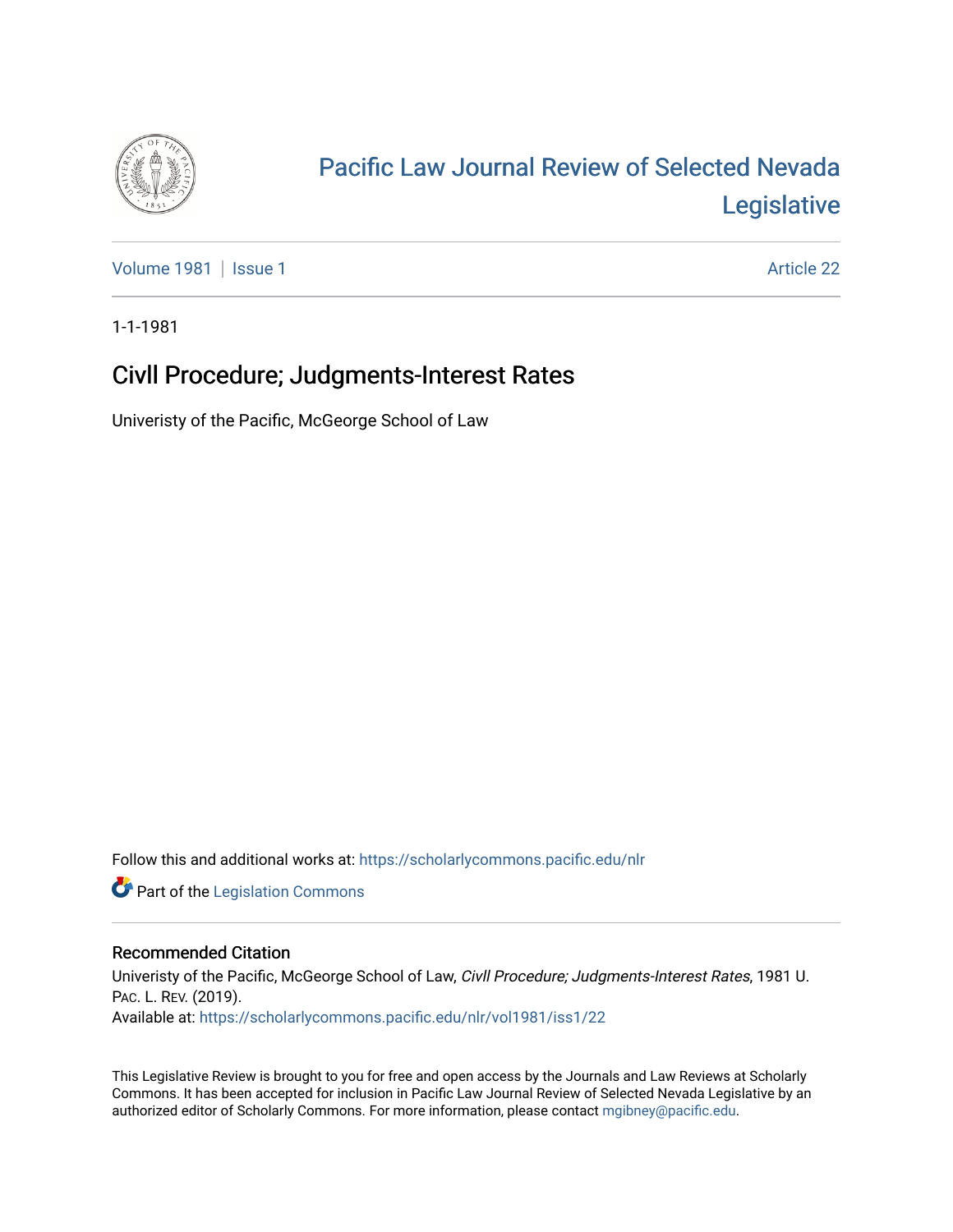#### Civil Procedure; judgments—interest rates

N.R.S. §§17.130, 37.175, 99.040, 108.237, 147.220 (amended). AB 68 (Price); STATS 1981, Ch 739

Prior to the enactment of Chapter 739, the interest rate on money due on any judgment, on certain contracts,<sup>1</sup> or on claims filed against the estate of a decedent was eight percent per annum unless a different rate was set by law or a contract.<sup>2</sup> The interest rate for money due under a lien was seven percent per annum.<sup>3</sup> Chapter 739 raises the interest rate due on judgments in these situations from the previous rate of seven or eight percent to twelve percent per annum.<sup>4</sup>

- 
- 3. STATUTES OF NEVADA 1965, C. 434, §18, at 1165 (enacting N.R.S. §108.237).
- 4. N.R.S. §§17.130, 37.175 1, 99.040, 108.237 2, 147.220.

*Selected 1981 Nevada Legislation* 

<sup>1.</sup> *See* STATUTES OF NEVADA 1979, c. 448, §4, at 830 (amending N.R.S. §99.040). 2. *Id* §§2-5, at 830 (amending N.R.S. §§17.130, 37.175, 99.040, 147.220).